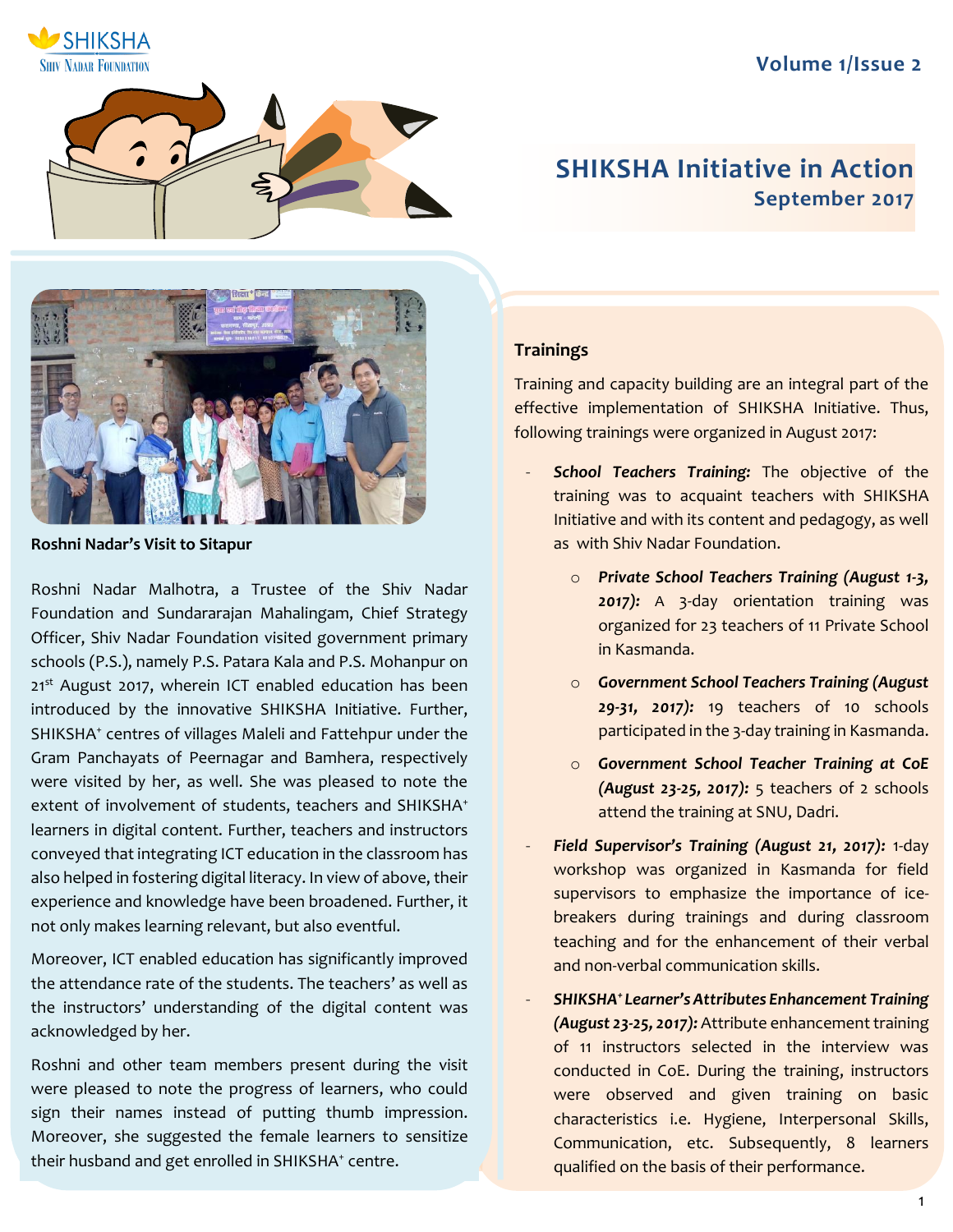

# **Volume 1/Issue 2**

### **Meeting with Government Officials**

A joint meeting was conducted by SHIKSHA team comprising of Resource-Coordinators Deenanath Tripathi, and Sharad Kumar Trivedi with Block Education Officer, Assistant Block Resource Coordinator and Nyaya panchayat Resource Coordinator to discuss logistical issues pertaining to SHIKSHA's ICT enabled classrooms in 47 government schools and 12 private schools. The then present officials were requested to kindly look into the issues and to kindly check the status of teaching-plan during their visits in schools.

### **Amitabh Mehrotra's Visit to Kasmanda**

On 30<sup>th</sup> August, 2017, Amitabh Mehrotra, the Founder, Chairperson and Director of SPARC India visited Kasmanda. He was keen on understanding how ICT based education has been integrated in schools by SHIKSHA Initiative, as well as how it could be incorporated to empower individuals who are differently abled. He categorically mentioned that technology enabled learning has become an essential element in the area of education and can contribute to universal access to education. He has expressed his interest in collaborating with SHIKSHA Initiative to the effect that he will be sharing a detailed scope of work.

#### **State Visit Pertaining to HCL Grant 2018**

SHIKSHA Initiative supported HCL Grant that aims to achieve sustainable development of rural communities by supporting NGOs, which are doing path-breaking work towards transformation of rural India. In this regard, Al Furqan Shah Khan, Associate Project Manager, SHIKSHA Initiative, got an opportunity to conduct due diligence and paid visit to the organizations that have applied for HCL Grant 2018. He covered 7 states during his tour. During his tour, he visited the following organizations:

- 1- Akshara Foundation- *Rural Bangalore*
- 2- Nav Bharati Jagriti Kendra- *Ranchi and Jharkhand*
- *3-* Room to Read- *New Delhi and Chhattisgarh*
- 4- National Institute for Women, Child and Youth Development- *Nagpur and Mandla, Madhya Pradesh*



#### **Assessment**

SHIKSHA Initiative conducted paper-pencil based assessment in its schools in both Centre of Excellence (CoE) and Kasmada (expansion) *en mass*. In expansion, on the basis of post-test result, augmentation class was conducted by teachers and accordingly post augmentation test was held in the schools.

SHIKSHA Initiative has also initiated another intervention to conduct assessment through technology *aka* Tab Assessment. This initiative will make assessment automated and robust. Currently, it is in the pilot phase.

#### **SHIKSHA Initiative Data (As on July 31, 2017)**

| <b>Particulars</b>          | <b>CoE</b>    | <b>Expansion</b> |
|-----------------------------|---------------|------------------|
| No. of District             | $\mathcal{L}$ |                  |
| No. of Block                | $\mathcal{P}$ |                  |
| No. of Villages             | 50            | 132              |
| No. of Schools              | 35            | 61               |
| No. of Students             | 2271          | 3575             |
| <b>Student Attendance %</b> | 61.79%        | 53.17 %          |
| <b>Total Staff</b>          | 56            | 34               |

#### **SHIKSHA<sup>+</sup>Data**

*CoE:* 5 centers running in Gautam Buddha Nagar and Bulandshahr with 44 learners

*Expansion:* During the month of August, 8 new batches got started. The total number of enrolled learners is 80.